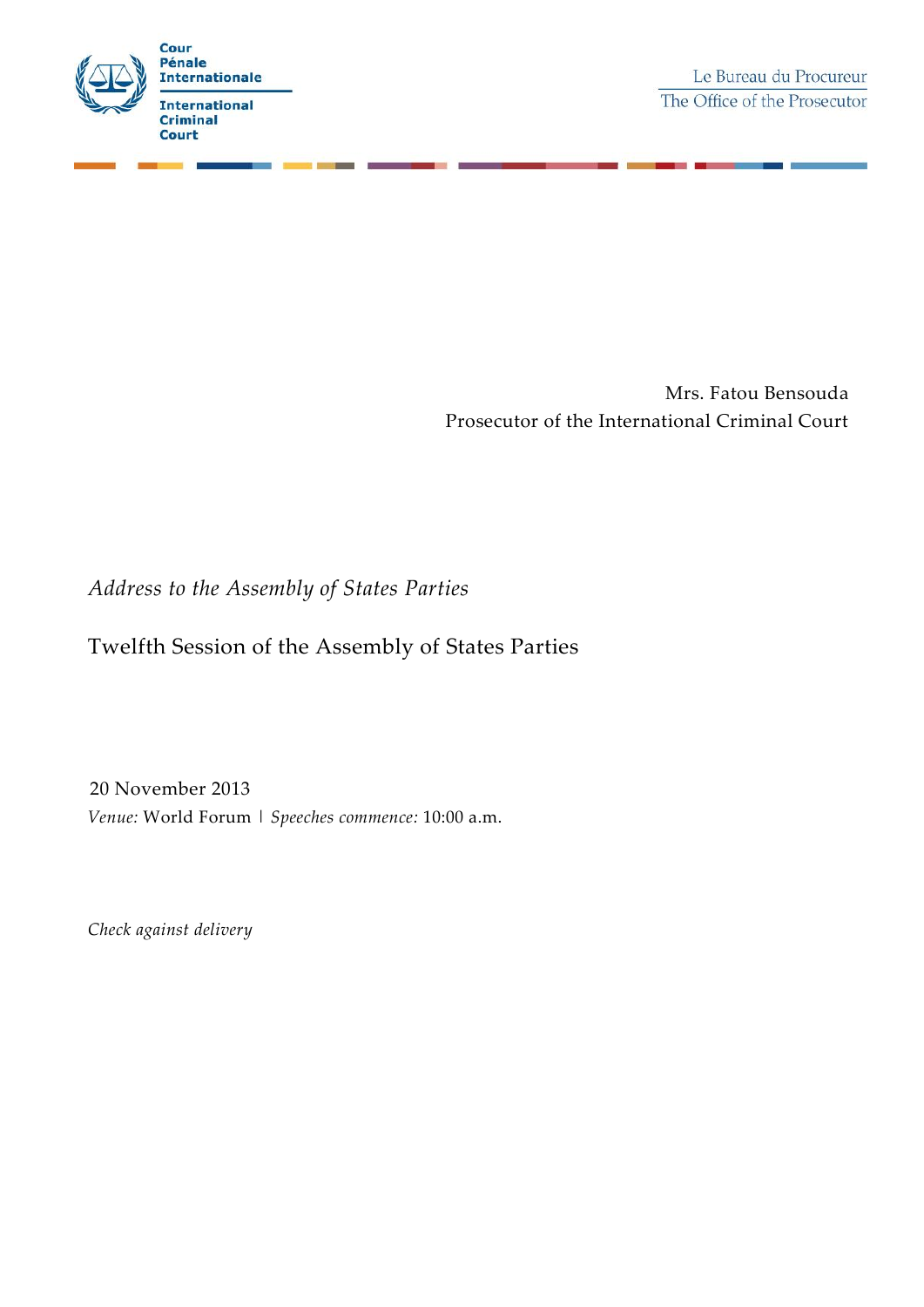Madame la Présidente de l'Assemblée des États Parties, Monsieur le Secrétaire général de la Francophonie, Madame la Haut-Commissaire aux droits de l'homme, Monsieur le Secrétaire général adjoint aux affaires juridiques, Mesdames et Messieurs les représentants des États, Mesdames et Messieurs les ministres, Mesdames et Messieurs les délégués, Chers collègues,

- 1. J'ai l'immense plaisir de m'adresser devant l'Assemblée des États Parties pour la deuxième fois en qualité de Procureur de la Cour pénale internationale. Cette douzième session de l'Assemblée survient à un moment crucial pour la Cour, un peu plus de dix ans après le début des opérations du Bureau du Procureur.
- 2. Durant les neuf premières années de son existence, le Bureau du Procureur a su créer une entité qui fonctionne, tout en répondant aux nombreuses demandes d'intervention. Il a su élaborer une stratégie d'enquêtes et de poursuites ciblées et réaffecter son personnel selon les besoins des affaires. Ce faisant, il a rapidement prouvé son utilité sur la scène internationale ; le Bureau a également montré les premiers signes de résultats, notamment à travers des examens préliminaires, de nombreuses enquêtes et les premières affaires présentées aux chambres de la Cour.
- 3. À la lumière de ces premières expériences et des enseignements que nous avons tirés d'une évaluation de nos pratiques initiales, nous avons revu quand nécessaire la stratégie et les politiques générales en matière de poursuites, aux fins de répondre aux enjeux actuels. Ces modifications et ces évolutions majeures de nos politiques générales sont exposées dans un nouveau plan stratégique, que nous avons publié voilà cinq semaines. Avec votre permission, je vais vous présenter les grandes lignes de ce document, qui orientera le mode opératoire du Bureau du Procureur au moins jusqu'en 2015.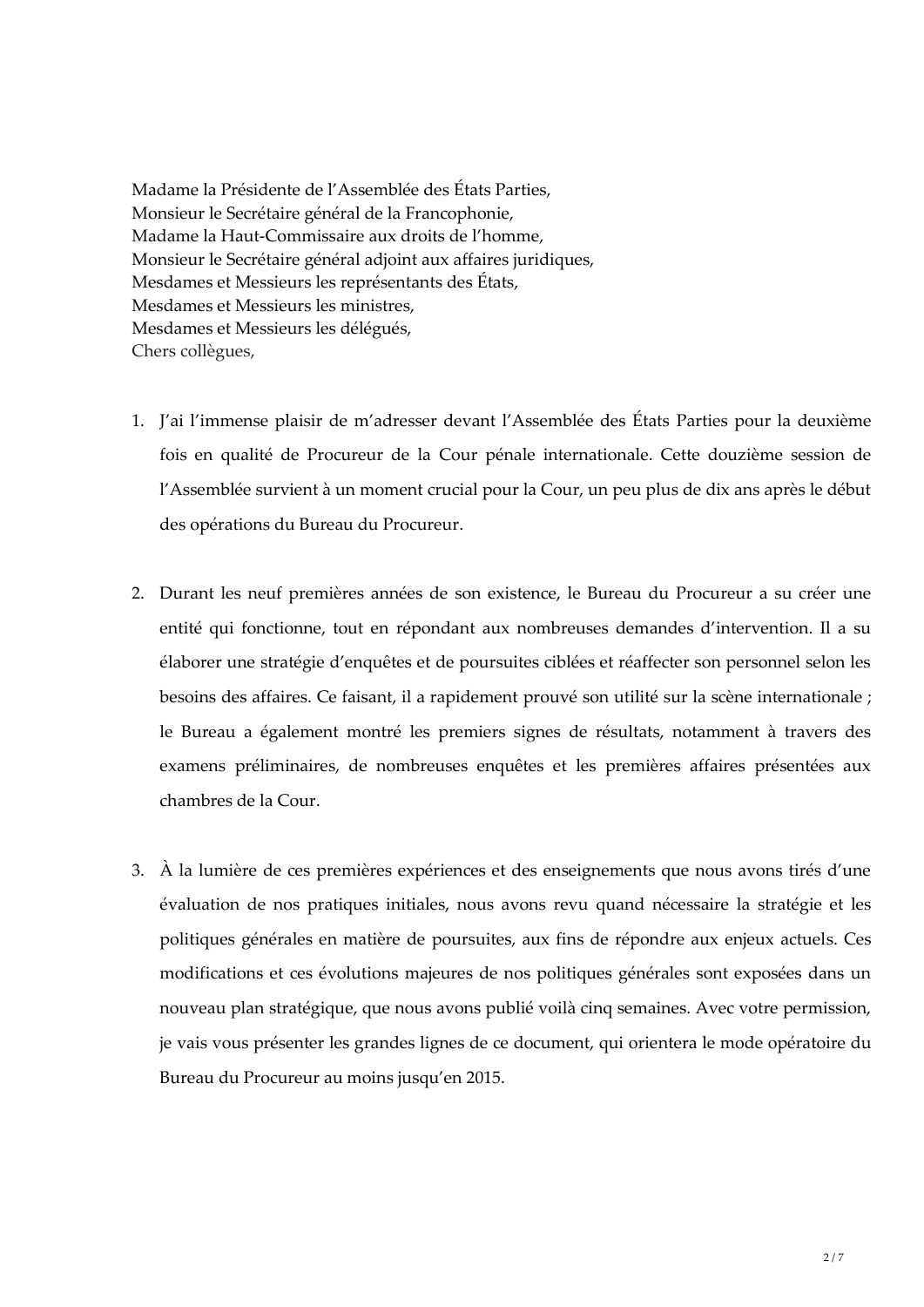With your indulgence, I will now address you in English:

- 4. In response to the expectations of the Judges and the standards we are setting for ourselves, we are endeavouring, whenever circumstances permit, to be trial-ready by the time we bring cases before the Chambers and certainly by the time we come to the hearing on confirmation of charges. We are seeking to collect evidence from more varied sources and to use more sophisticated methods of investigation. Certainly, the demand on the Office remains very high and will not decrease in the foreseeable future.
- 5. Over the past year, the Office has been making important strategic changes at various levels to enable it to investigate more effectively in complex and often difficult environments. At the policy level, we have moved to the concept of in-depth, open-ended investigations, while still maintaining a clear investigative focus. The Office will expand and diversify its collection of evidence so as to meet the necessary thresholds of proof. It will test its case hypotheses throughout investigations in order to strengthen decision-making in relation to prosecutions. In some situations, it may be necessary to build cases upward gradually by investigating and prosecuting a limited number of lower- or mid-level perpetrators, with a view to reaching those allegedly most responsible for the crimes.
- 6. In working on performance measurement, the Office will pay special attention to its mandate of securing convictions while pursuing the truth. The Office will aim for an increase of the percentage of charges confirmed and its rate of conviction. To achieve these aims, a transitional period of a few years will be required during which the new strategy will be implemented.
- 7. Apart from improving the quality and efficiency of our investigations and prosecutions, and by extension, our effectiveness, my Office is endeavouring to place greater emphasis on the impact of its preliminary examinations. This week, we are presenting the Office's policy paper on preliminary examinations. This important document will provide further clarity and transparency on the process leading to the opening of new investigations, or the decision not to open them, and explains how, in the course of its preliminary examination activities, the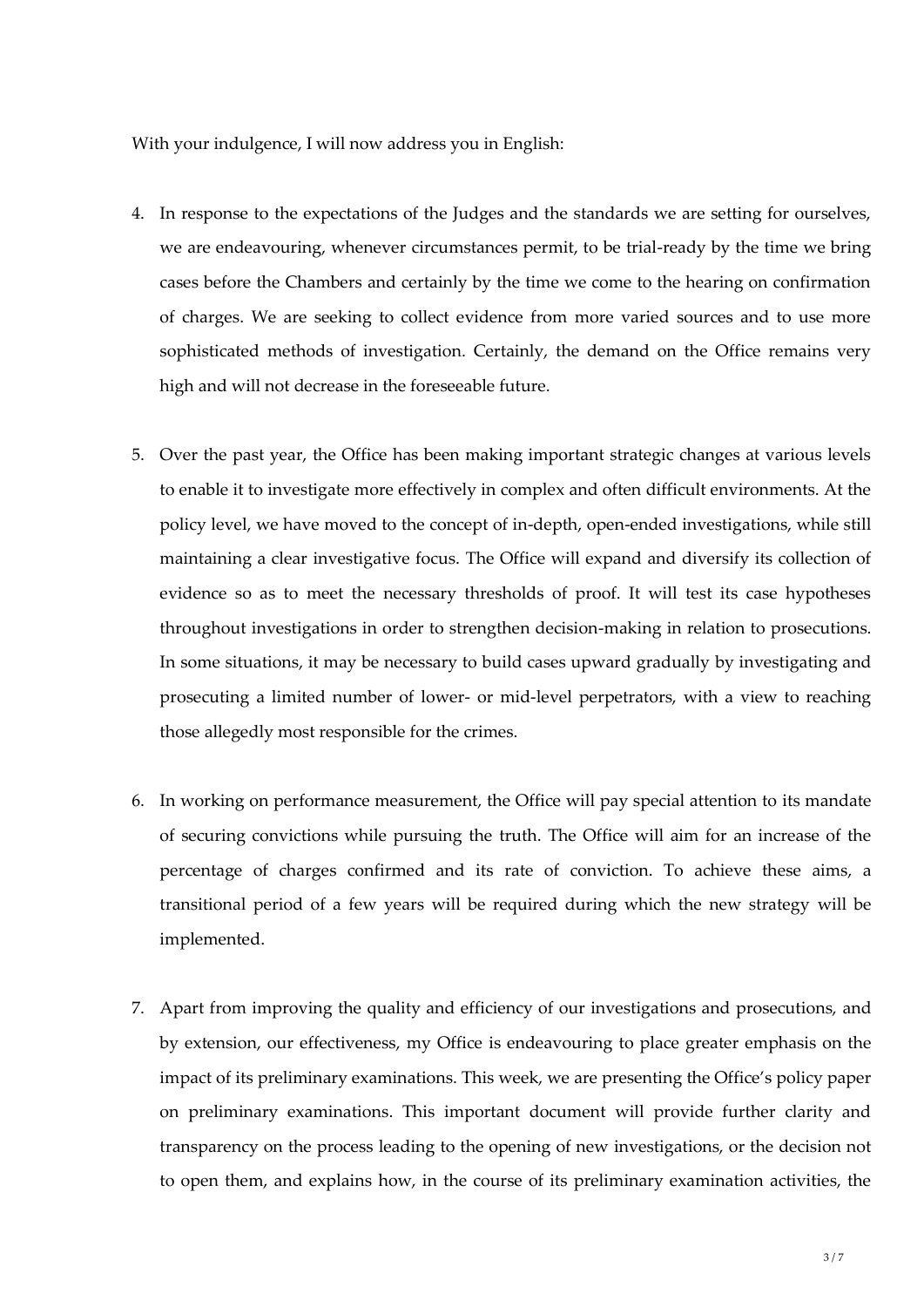Office will seek to contribute to two overarching goals of the Rome Statute: the ending of impunity, by encouraging genuine national proceedings, and the prevention of crimes. Additionally, this week my Office will also be publishing its yearly report on preliminary examination activities, the third of its kind.

- 8. My Office will place emphasis, as one of the key objectives of the Office's strategy, upon a gender perspective in all areas of our work and continue to pay particular attention to sexual and gender based crimes and crimes against children. These are matters of great concern to us all, and the Office's approach will reflect the necessity to be firmly responsive to counter these ills. Our gender based crimes policy paper is being finalised as I speak, following a thorough process involving meaningful participation of staff as well as valuable input from my Special Gender advisor. This policy will guide the Office in its work relating to sexual and genderbased crimes, and promote transparency and clarity, as well as predictability in the application of the legal framework to such crimes. I am hopeful that this important policy paper will be out for external comment very soon.
- 9. The Office is also adjusting its organisational capabilities in order to optimise performance. Following his election during last year's Assembly, James Stewart joined my office as Deputy Prosecutor in March this year. Under the new Office structure, the three main divisions: the Prosecution Division, the Investigations Division, and Jurisdiction Complementarity and Cooperation Division, now report to the Deputy Prosecutor, and are each undergoing modifications. This change ensures enhanced organizational coordination, clear reporting lines, and more effective managerial oversight by the head of the organ. Additionally, the Office is readjusting the roles of ExCom, the joint/trial teams, and the divisions. Leadership within the joint team has also seen adjustments, where the Prosecution Division will now be in charge instead of a joint leadership; this change is made, amongst other things, to emphasise the importance of developing cases that discover the truth and are ultimately successful in Court.
- 10. I wish to highlight yet another achievement in the past year and that is the adoption, in September, of a *Code of Conduct for the Office of the Prosecutor*. This detailed Code provides clear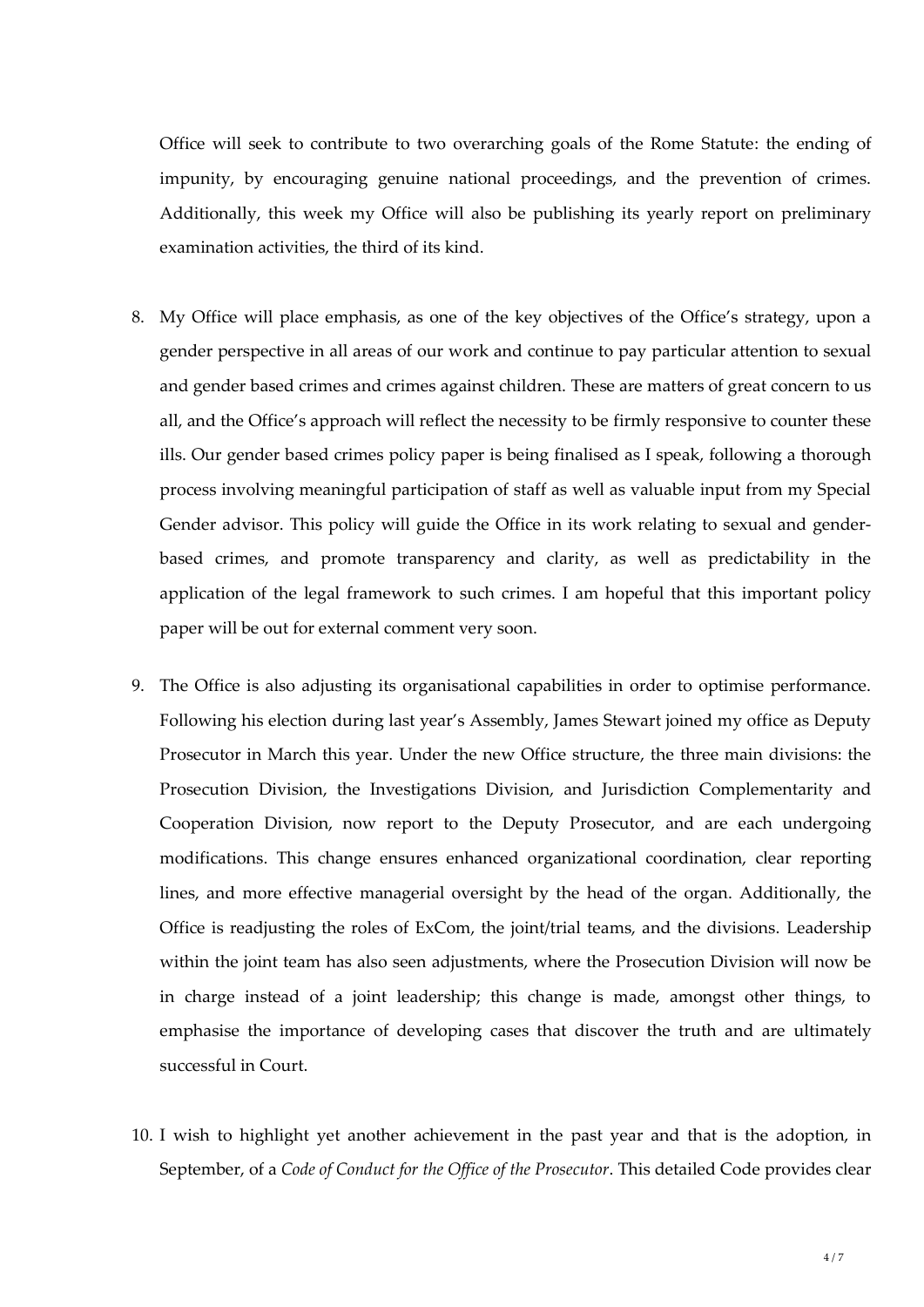guidelines for staff of the Office to uphold an impeccable standard of professionalism, efficiency, independence and integrity in performing their respective duties and functions. Based on the Court's and the Office's regulatory instruments, including Staff Regulations and Rules, and the Operations Manual, as well as the Code of Conduct for International Civil Servants, the Code offers a comprehensive set of standards of conduct expected of all staff of the Office that will help shape a common organisational culture and work environment conducive to output and Office harmony.

- 11. In this context, I wish to express my appreciation for the efforts of States Parties to bring into operation the Independent Oversight Mechanism, which will help further enhance the efficiency of the Court. This agreement demonstrates the commendable ability of the Court and the Assembly of States Parties to work in concert to achieve results of mutual benefit.
- 12. While the policy and organisational changes will contribute to improving performance, resources are the critical factor necessary to ensure that the Office will successfully implement its new strategy. The Office is unable to perform high quality preliminary examinations, investigations and prosecutions without a substantial increase in resources. This is an undeniable fact based on the practical experience of the Office. I have been encouraged by the positive reactions of States Parties to the new strategy of the Office and your appreciation that implementation of the strategy will by necessity require additional resources. Of course, from its side, the Office will continue to examine systematically ways of improving its efficiency and cost-effectiveness. To be sure, since assuming Office in June 2012, we have been most industrious in strengthening the foundations necessary for the Office to deliver with consistent quality and effectiveness in this second decade following the adoption of the Rome Statute, and beyond.
- 13. Ultimately, if we are to achieve success, the cooperation of States Parties will be essential to the implementation of the strategy. The only way to achieve the goals of maintaining the credibility of the Court and fulfilling our promise to victims of mass atrocities is to combine the work of the Court, as a judicial institution, with the efforts of States, as Parties to the Rome Statute.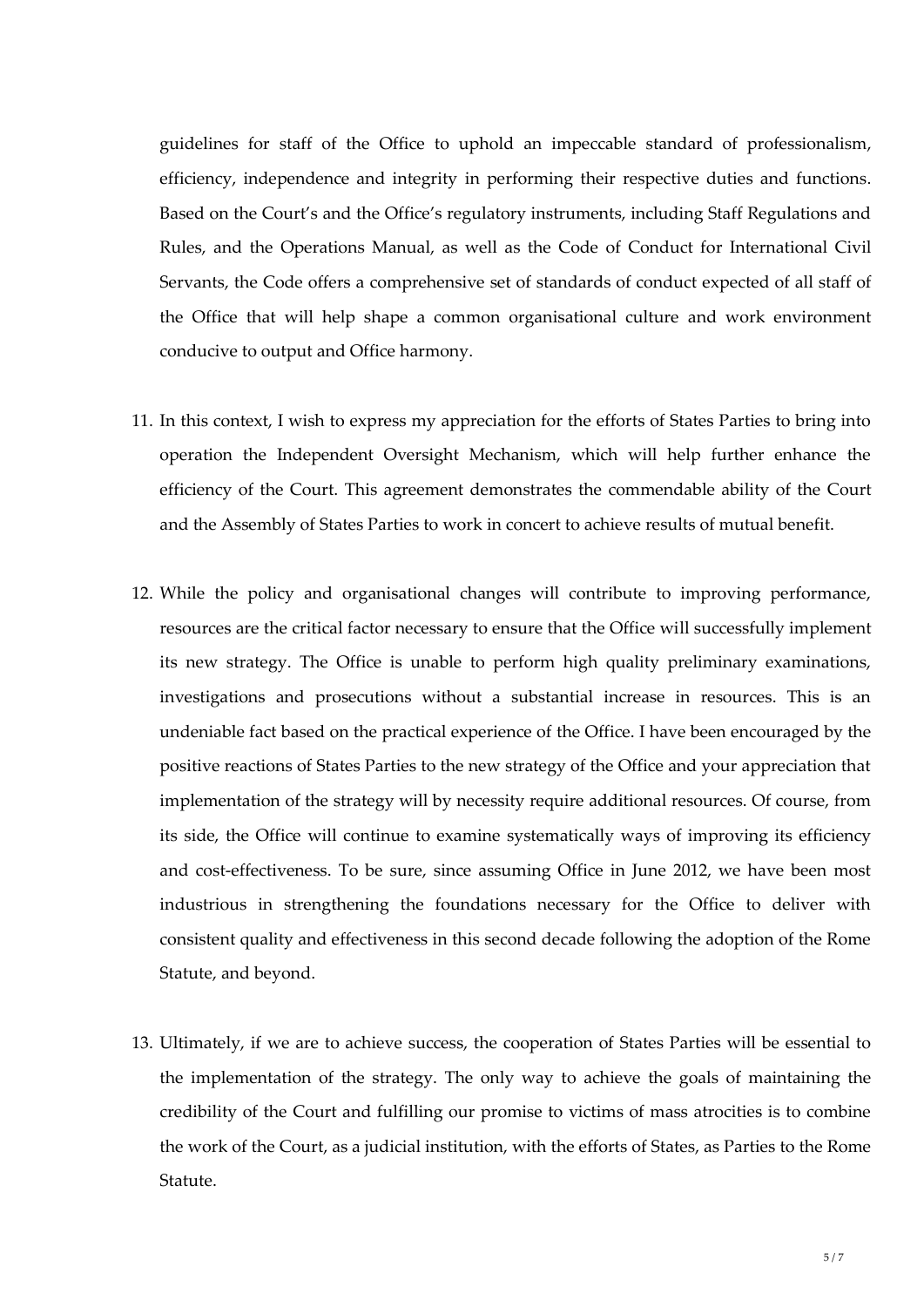- 14. I will pursue the mandate you have entrusted to me independently and impartially, as the Rome Statute requires. My Office will continue to act solely upon the evidence and the applicable legal principles, within the framework of the Rome Statute, with sensitivity to the interests of victims and witnesses, fairness toward accused persons, and respect for our obligations to the international community. In this aim, politics have no place and will play no part in the decisions I take. I am most resolute in this regard.
- 15. While the Court must apply the principles contained within the Rome Statute to the cases before it, States Parties must be vigilant to uphold the fundamental values that are enshrined in that Statute and serve as robust custodians of the treaty's object and purpose. Protection of the Court's integrity and its independent judicial processes should be at the forefront of States Parties' considerations and actions. Reasoned debate will always contribute to the proper evolution of international criminal law and the Rome Statute system of international criminal justice, both within the processes of the Court and within the proceedings of this Assembly. It is important to achieve understanding and reinforcement of the fundamental human rights that the Court was created to defend.
- 16. Primary responsibility for the investigation and prosecution of international crimes rests with the States Parties under the principle of complementarity that is at the heart of the Rome Statute system. However, when the Court intervenes in situations where States either cannot or will not exercise their primacy of jurisdiction, then States Parties must support the Court's requests for assistance in a timely fashion, implement its decisions in the most effective manner possible, and ensure the prompt arrest of those for whom the Court has issued warrants of arrest. I am seeking your active assistance to resolve any difficulties encountered by States Parties to cooperate.
- 17. The Rome Statute and the Court it legislated into being, were created to combat impunity for the most responsible perpetrators of the worst crimes of concern to humanity. Success in this endeavour will be built upon mutual trust, collaboration and assistance, and a genuine effort to achieve the objectives of this system of international criminal justice you have designed.